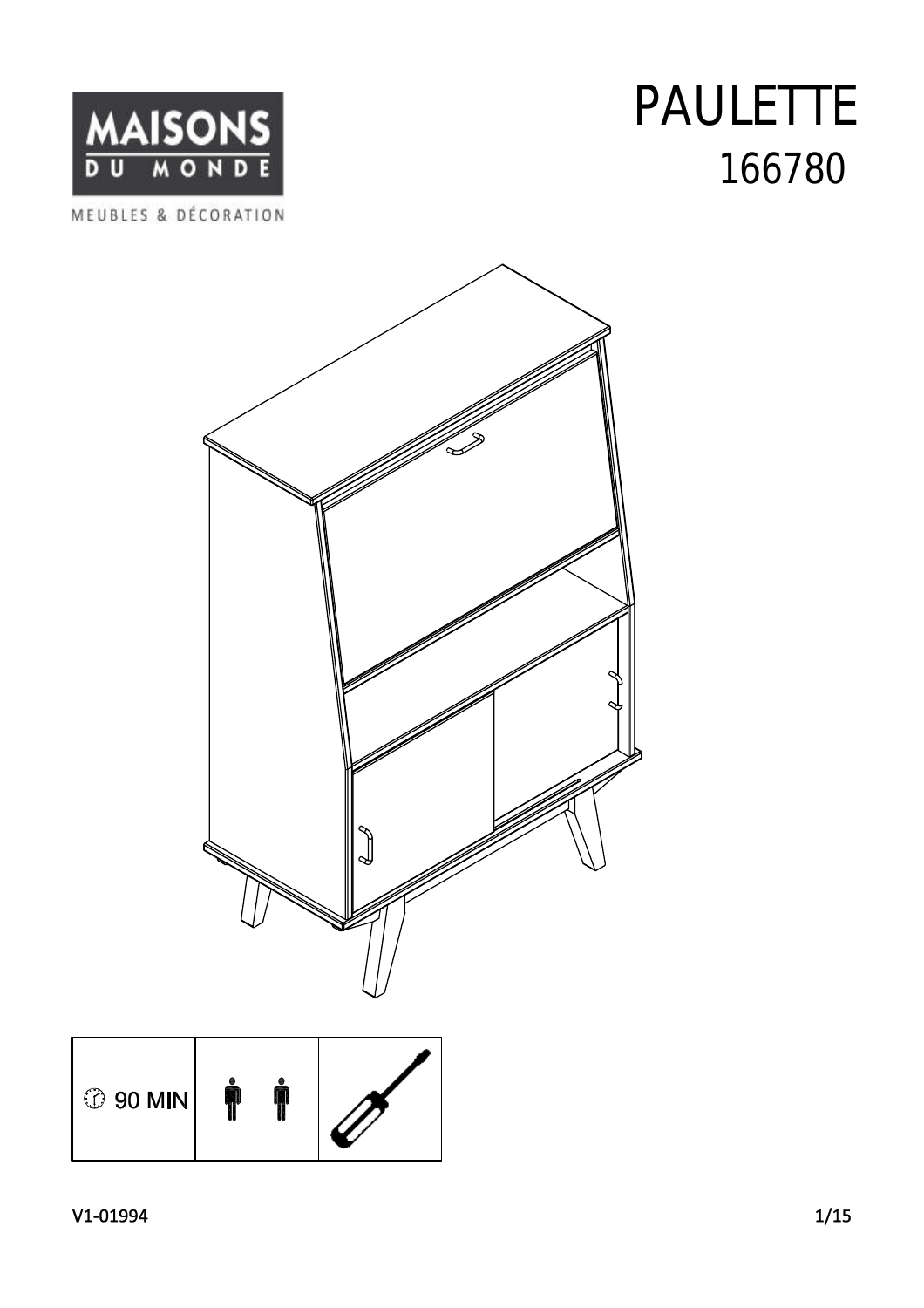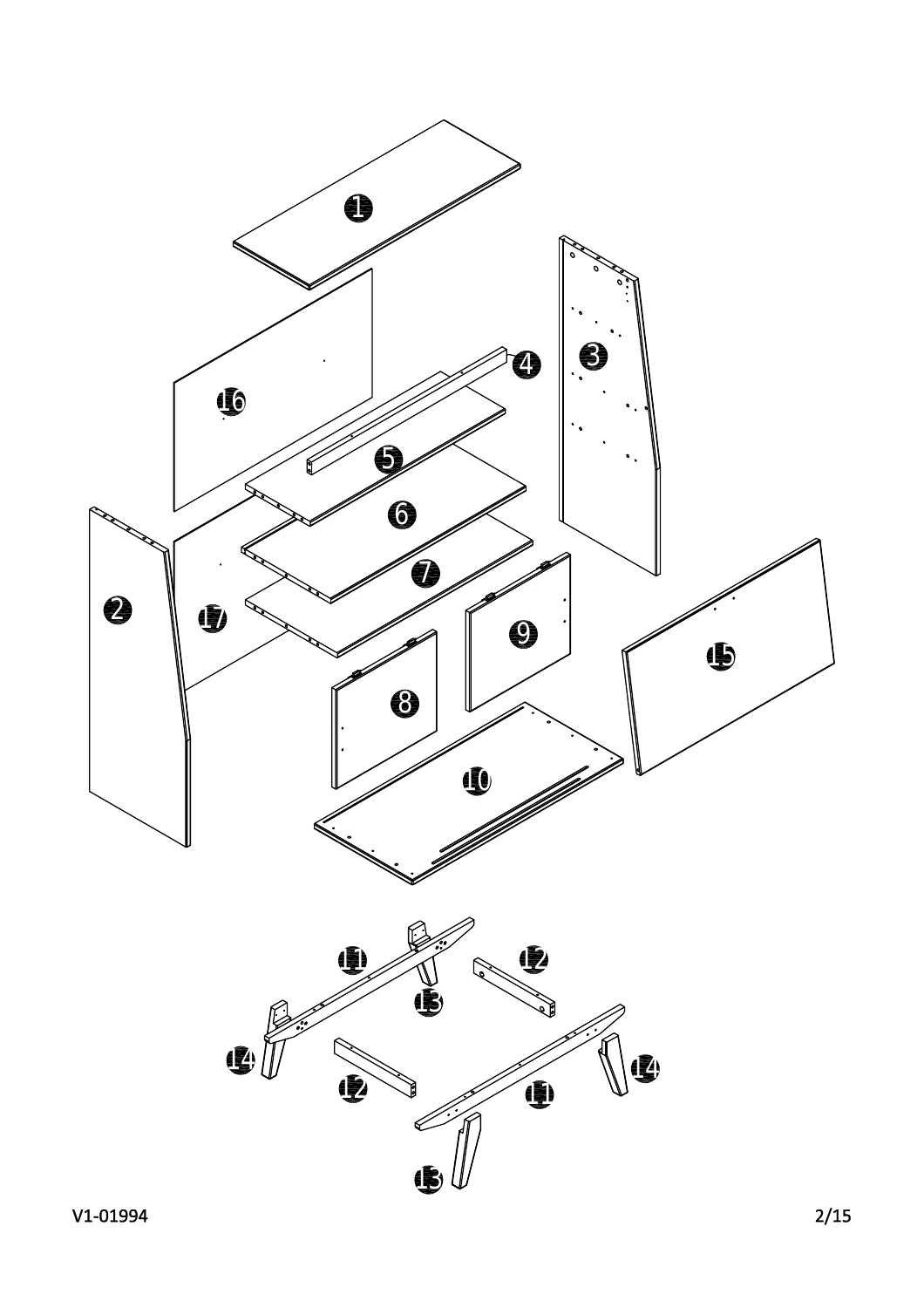| H<br>⋒<br>⊕         | B                    | U                    | <b>APPLE AND ADDRESS</b><br>⊌ | (SA) AND DODD A              |                   | G                                   |
|---------------------|----------------------|----------------------|-------------------------------|------------------------------|-------------------|-------------------------------------|
| Ø15<br>x30          | Ø15<br>$\times 30$   | Ø8×30<br>$\times 30$ | $Ø4\times30$<br>x26           | Ø3.0×20<br>$\times 8$        | $\times 8$        | <b>SERIES COMPANY</b><br>$\times 2$ |
| Ц<br>$\odot$        | CALLER               | 0                    | r<br>CALLER                   | $\mathcal{P}$                | M<br>$\bullet$    | N                                   |
| Ø9<br>$\times 2$    | $Ø3.0\times15$<br>×4 | $\times 2$           | $Ø3.5\times12$<br>×4          | $Ø3.5\times12$<br>$\times 2$ | Ø17<br>$\times 2$ | $\times 3$                          |
|                     | р                    |                      | R                             |                              |                   |                                     |
| <b>CALLER BOOM</b>  |                      |                      | <b>SHOPPER</b>                |                              |                   |                                     |
| Ø4×22<br>$\times 6$ | $\times 2$           | $\times 6$           | $Ø3.0\times15$<br>$\times 8$  | $\times 1$                   | $\times 1$        |                                     |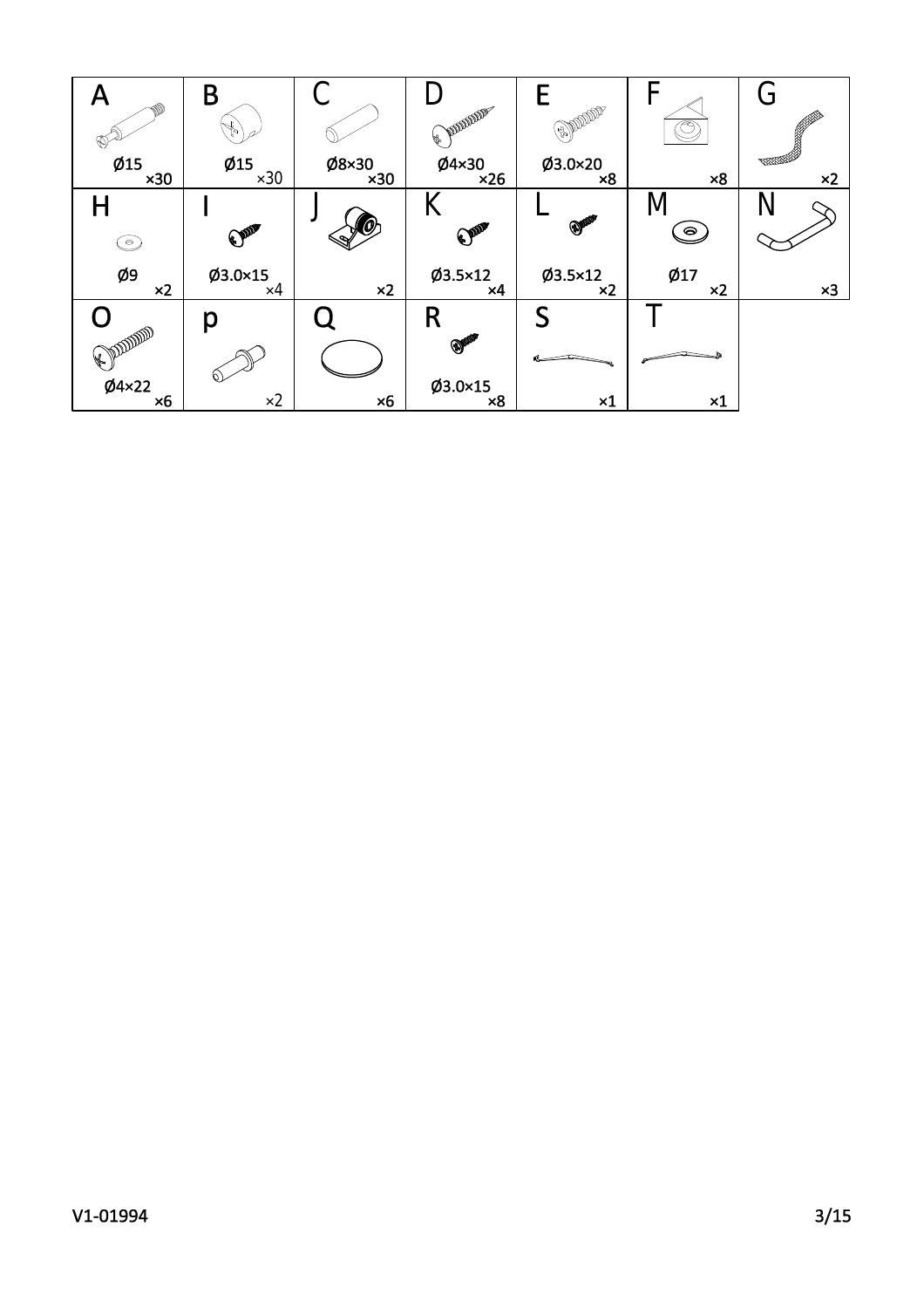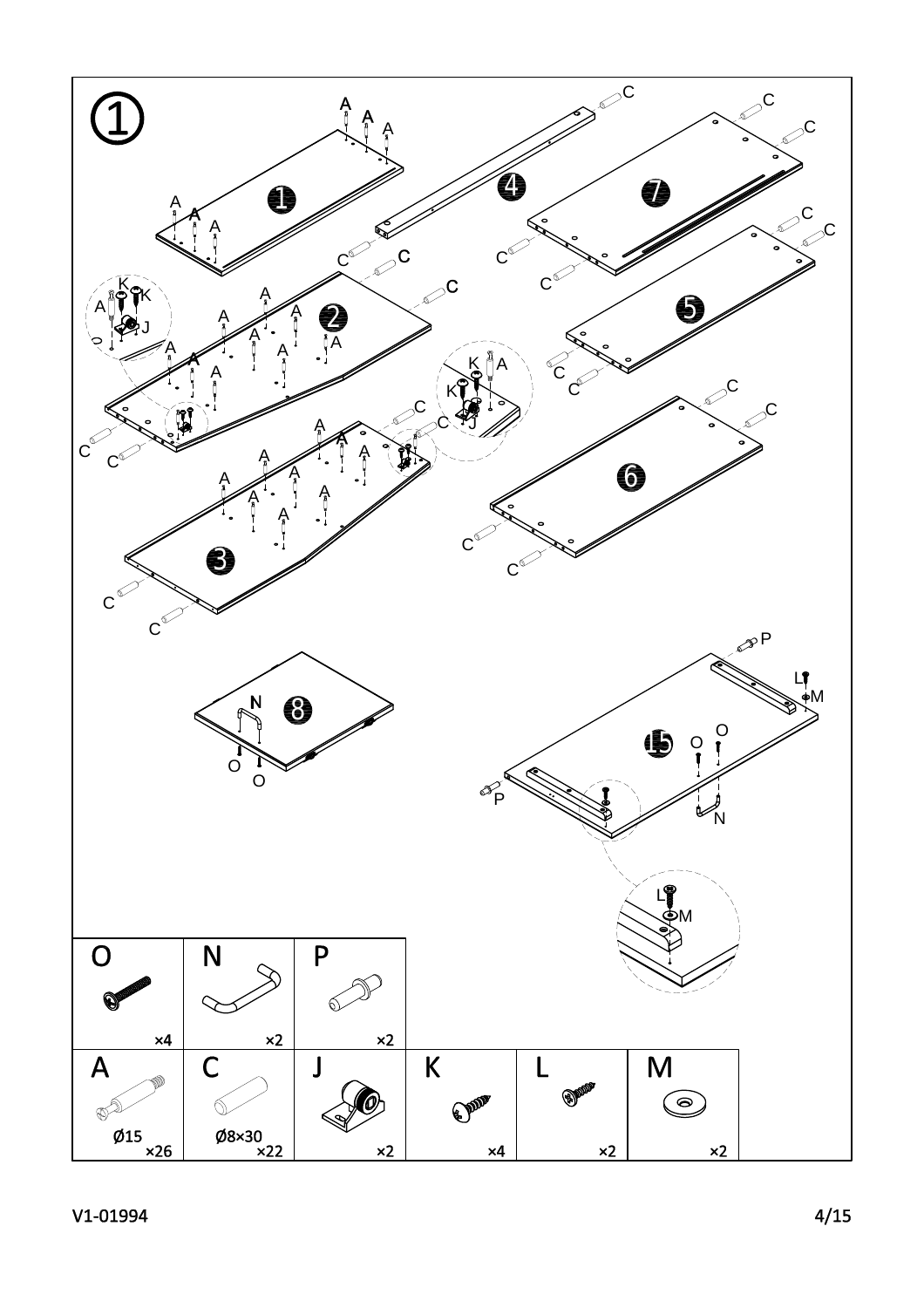



## V1-01994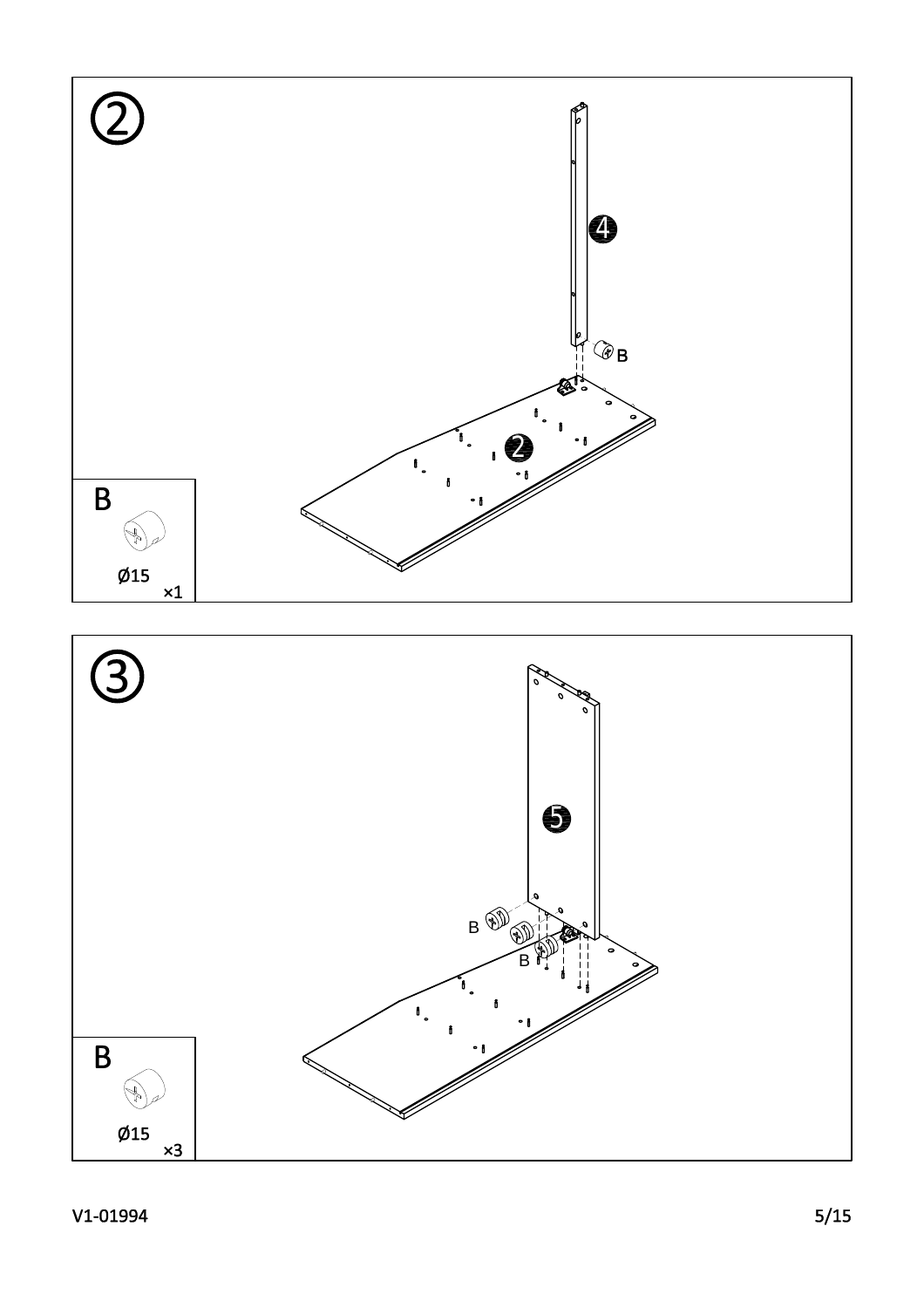



## V1-01994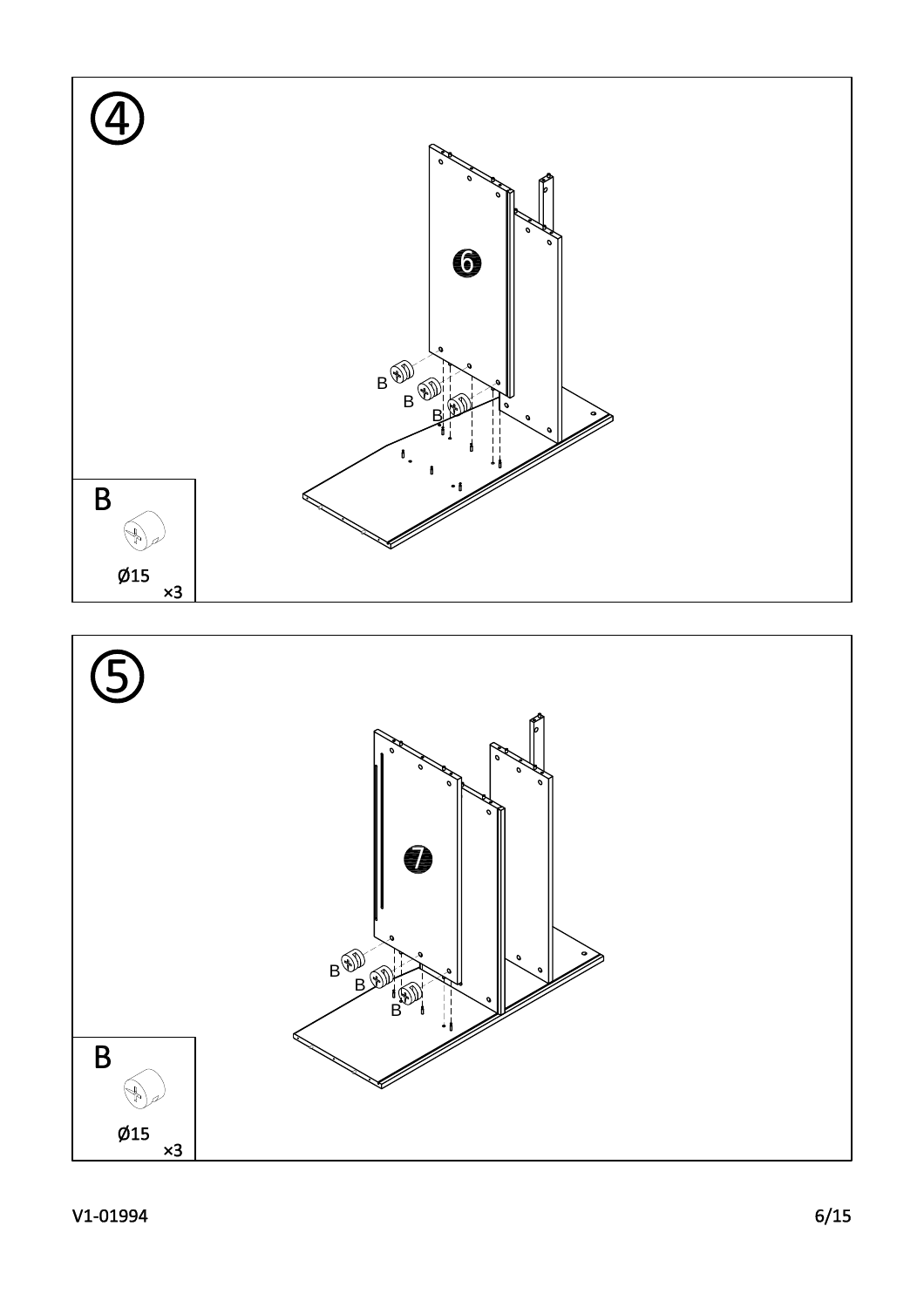

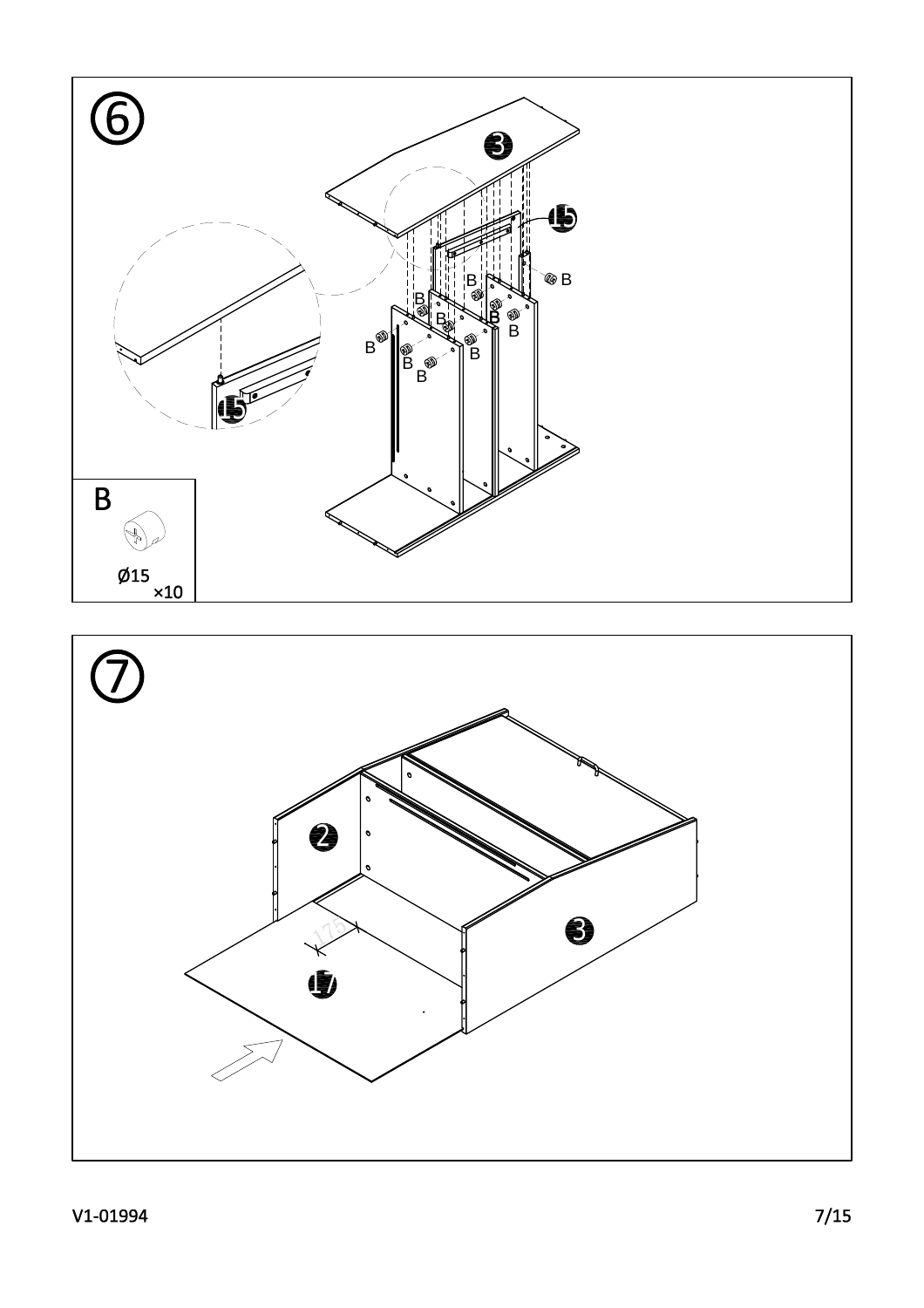

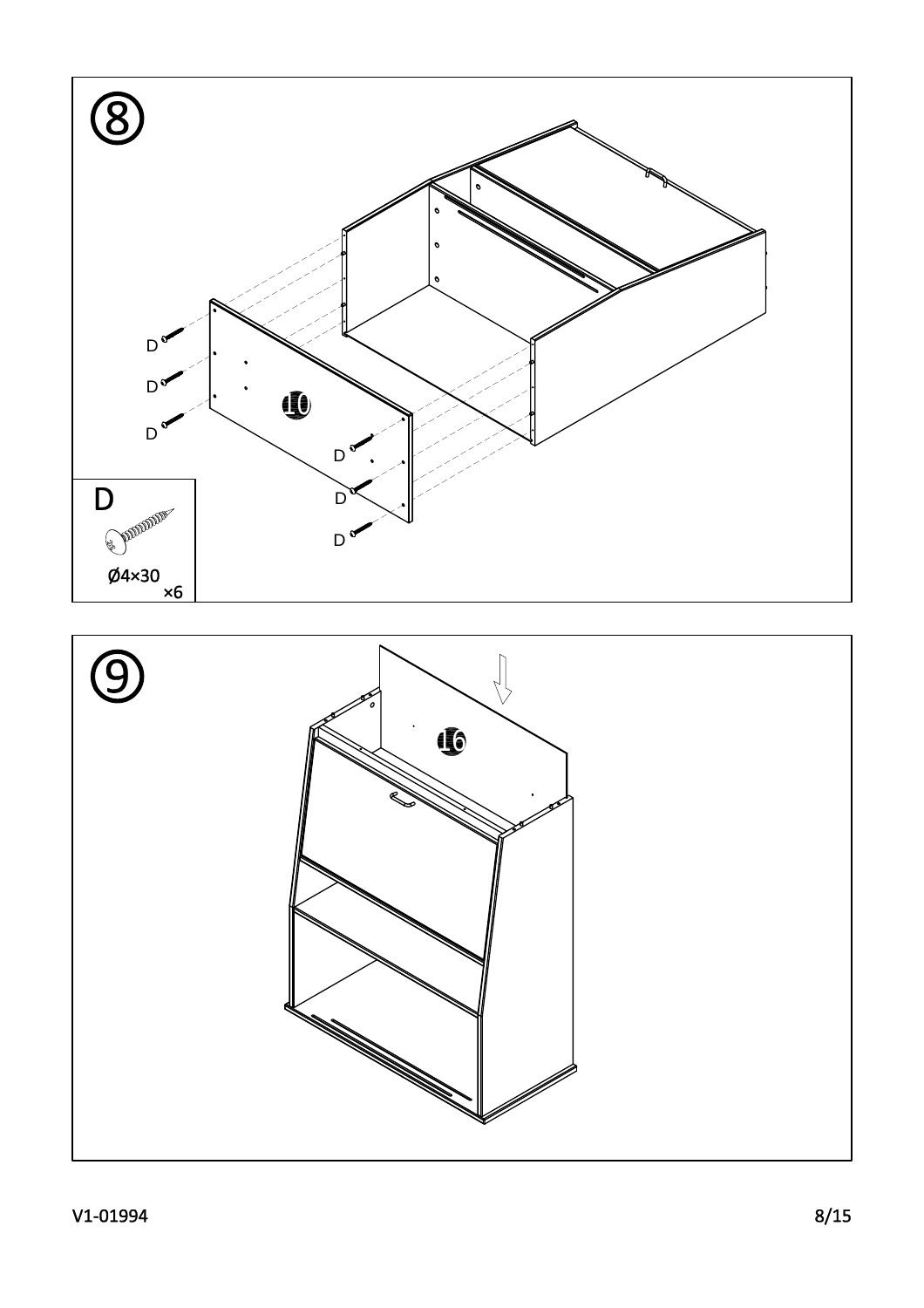T

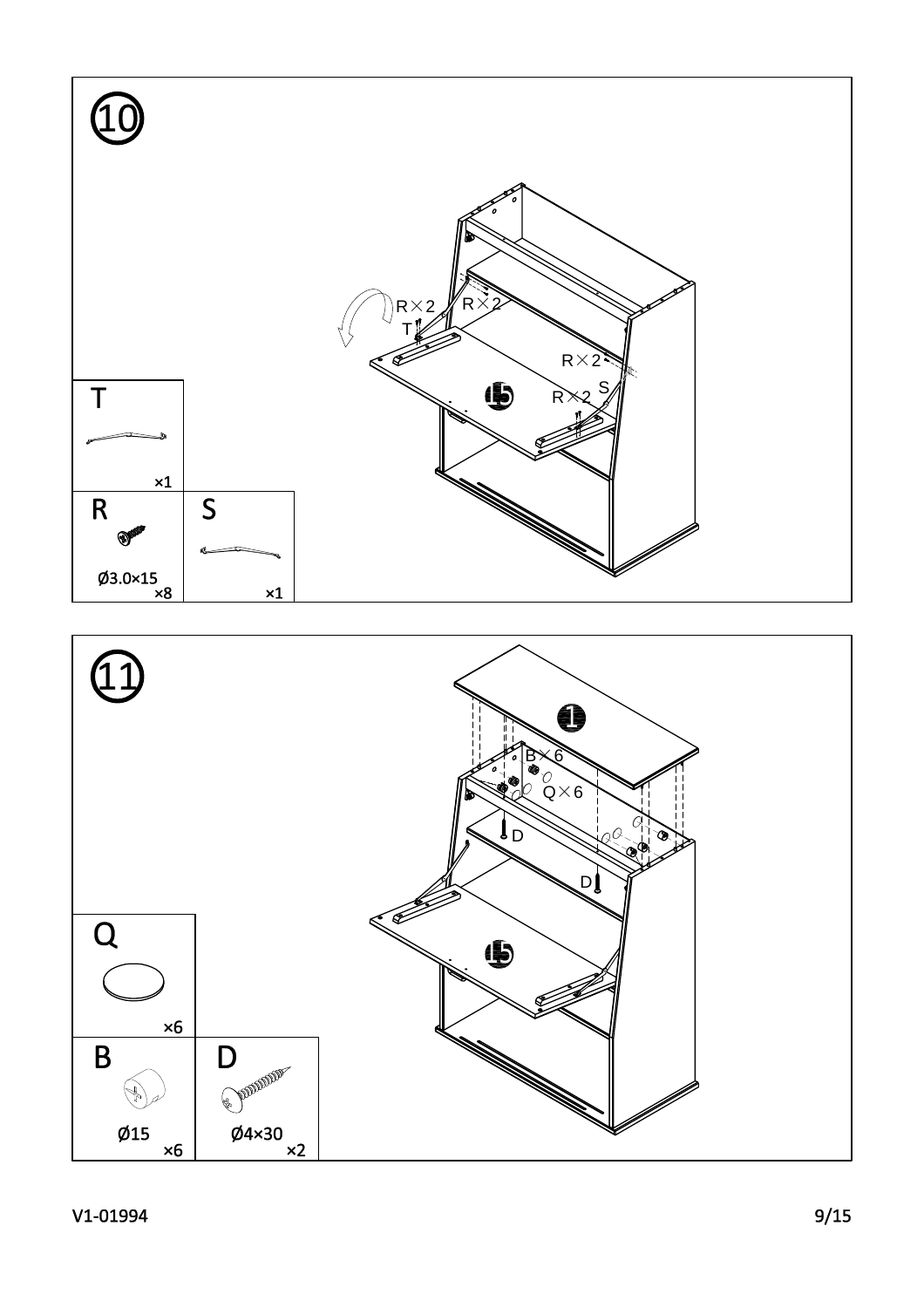

 $\mathsf{C}$ 

 $\bf \Phi$ 

A

♦  $\mathsf{C}$ 

A

¢

 $D\times 2$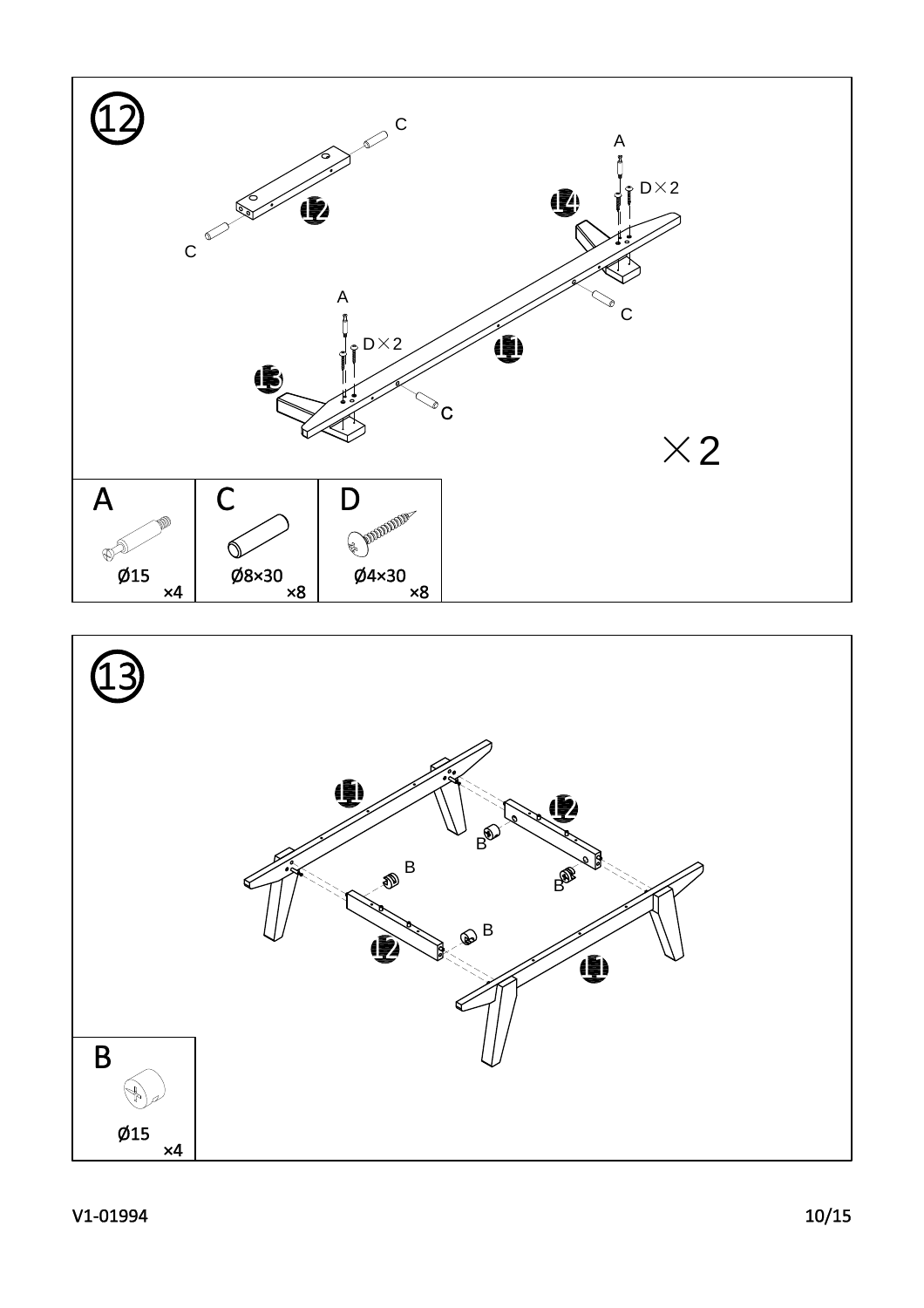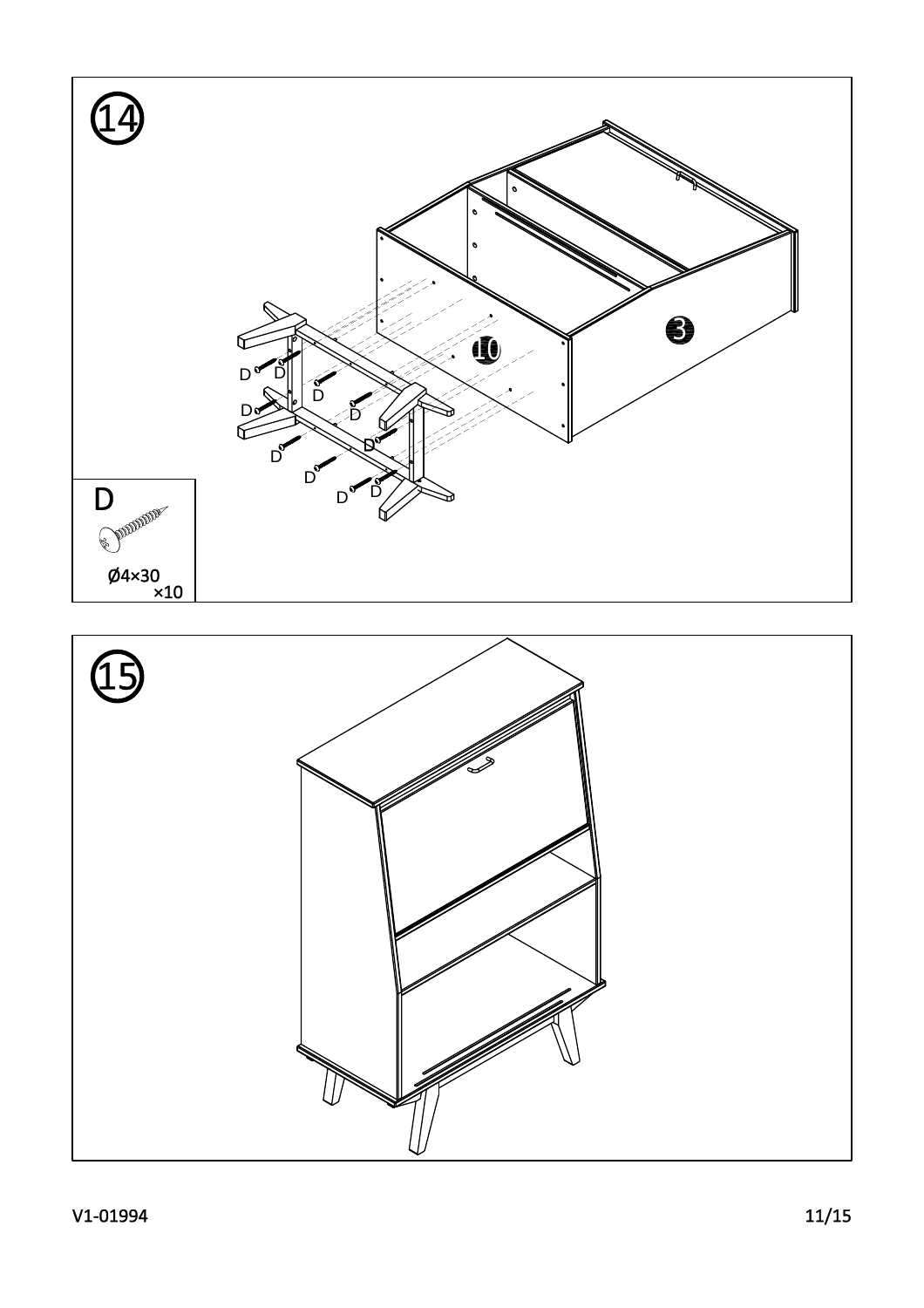

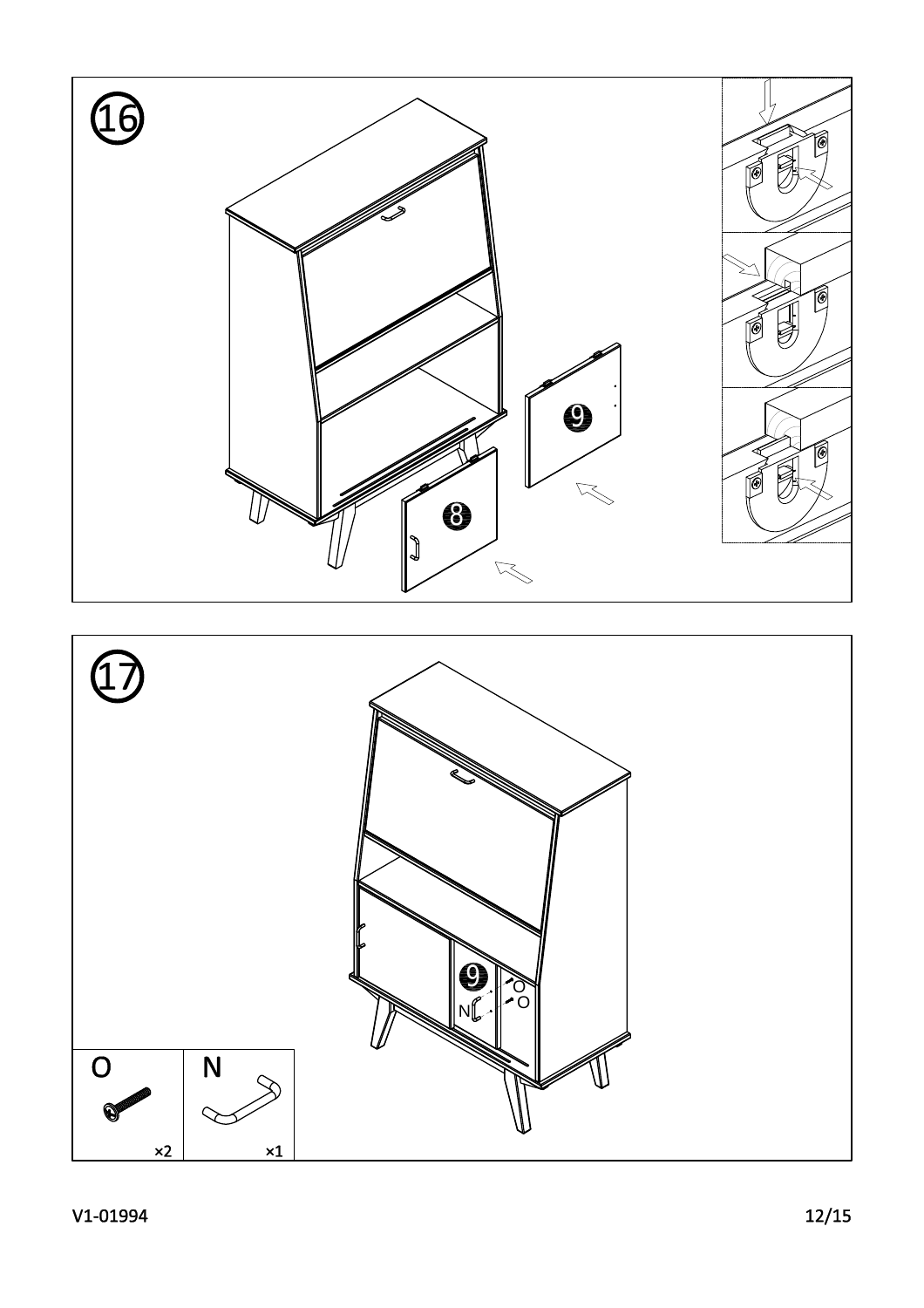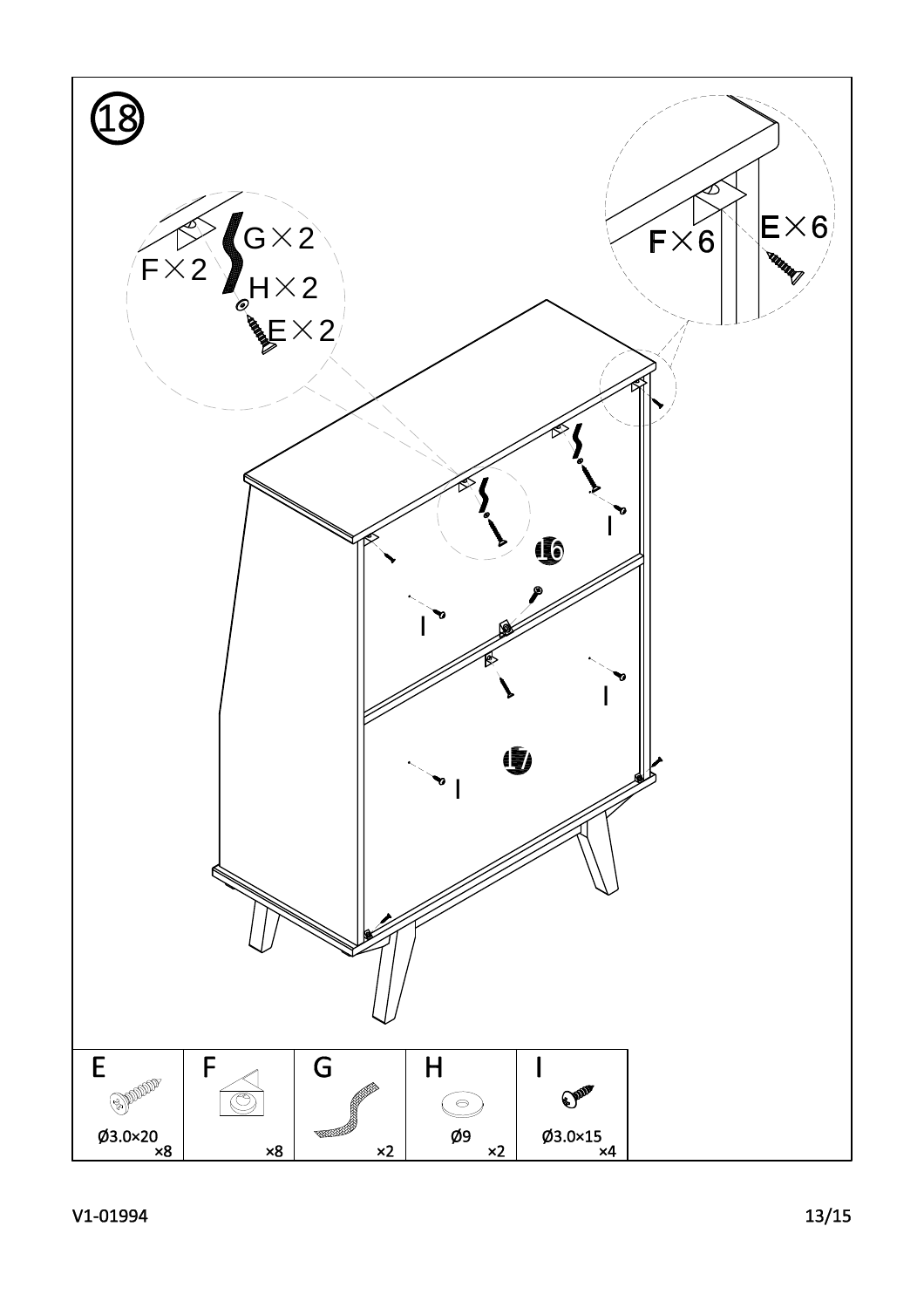